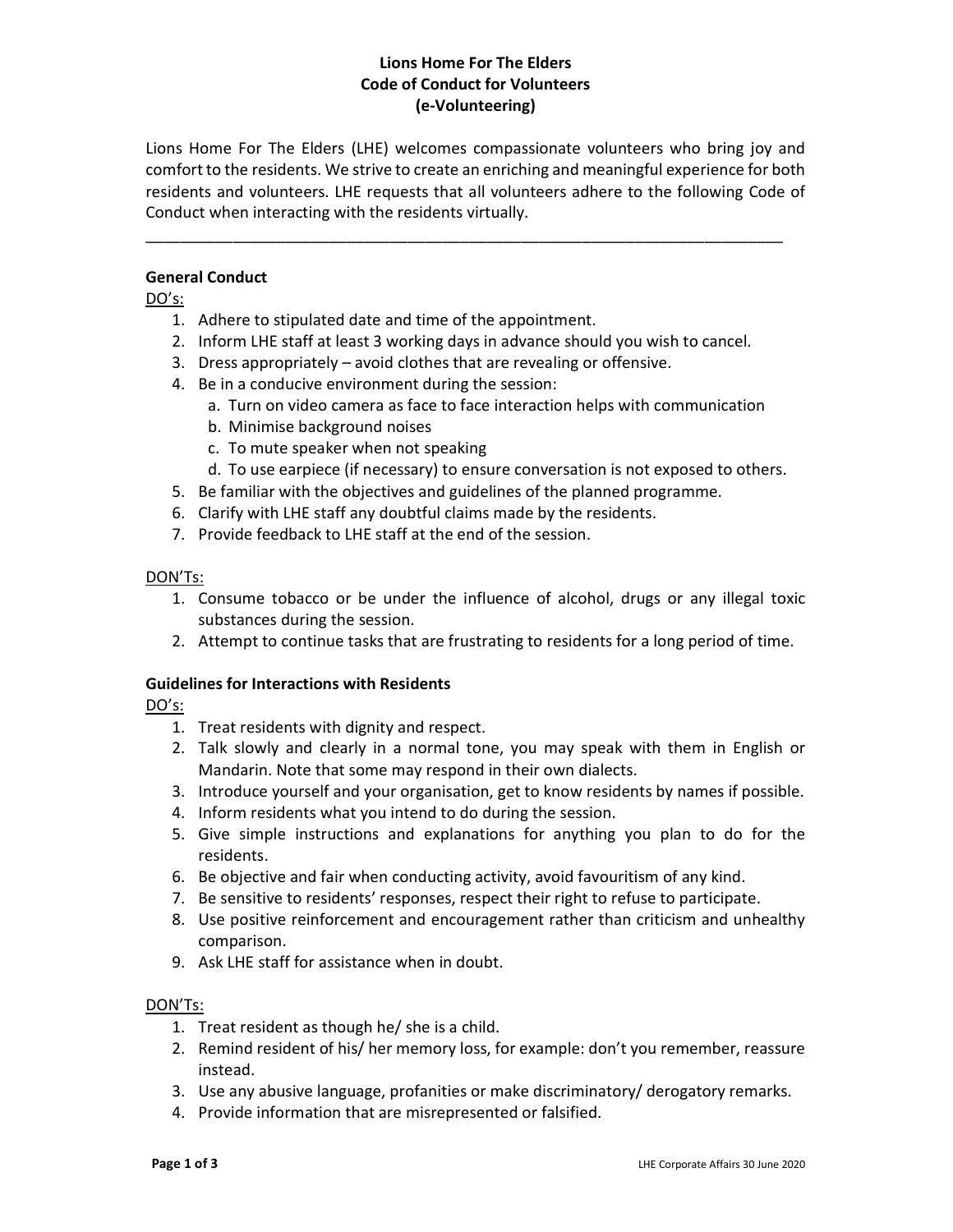- 5. Make promises that you have no confidence of fulfilling it.
- 6. Be involved in proselytising, politicising or lobbying efforts by Community Partners.
- 7. Be discouraged if residents are not responsive, it takes time for them to warm up to you.
- 8. Feel that what you are doing is unimportant, every little gesture contributes to their well-being.

## Privacy and Confidentiality

Note that LHE staff will be present throughout. Do not take any pictures, screenshots or videos during the session. A written approval has to be given for any form of publication or circulation of information about LHE and/or the residents.

### Declaration

### Please read and agree to the statements below before signing.

- 1) I, representative of my group/ organisation, fully understand and agree to abide by the Code of Conduct for Volunteers listed above. I will take full responsibility to ensure all volunteers in my group understand and agree to abide by the above Code of Conduct for Volunteers, as well as the statements listed under Declaration below.
- 2) LHE will be taking photographs of the interaction for the purpose of publishing it on LHE website, newsletters and other communications collateral.
- 3) For #2, volunteers agree and consent to LHE, as well as its representatives and agents, collecting, using, disclosing and sharing amongst themselves personal data provided as well as in the records of LHE from time to time, and disclosing such personal data to the LHE's authorised service providers, and relevant third parties for purposes reasonably required by LHE to administer, manage and terminate volunteer relationship with LHE. Such purposes are set out in the Personal Data Protection Policy, which is accessible at https://lionshome.org.sg/data-protection-policy/ or available on request and which volunteers confirm to have read and understood.
- 4) As representative of my group/ organisation, where I have submitted the personal data of third parties to LHE, I confirm that I have obtained the consent of these third-party individuals for the collection, use and disclosure of their personal data to LHE for the same purposes described above.
- 5) LHE reserves the rights to terminate the voluntary services if volunteers fail to comply with the above.

| <b>Full Name of Representative</b> |                       |  |
|------------------------------------|-----------------------|--|
| <b>Designation</b>                 |                       |  |
| <b>Name of Organisation</b>        |                       |  |
| <b>Email</b>                       |                       |  |
| <b>Address</b>                     |                       |  |
| <b>Postal Code</b>                 | <b>Mobile Number</b>  |  |
| Signature                          | <b>Date Submitted</b> |  |